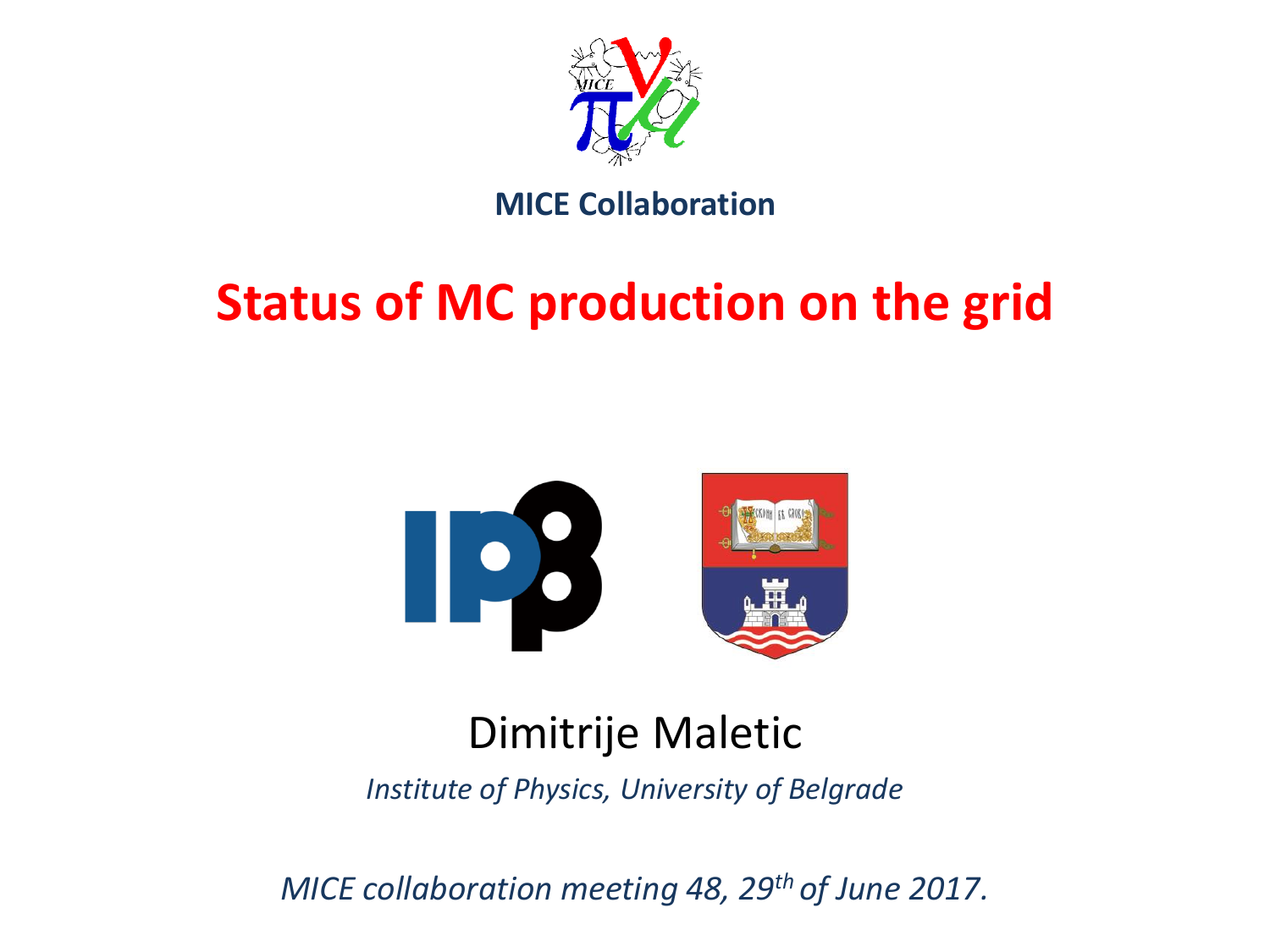





- Introduction
- Reminder: MCproduction on the grid information pages
- Migration from WMS to DIRAC
- Productions done since last CM
- Conclusions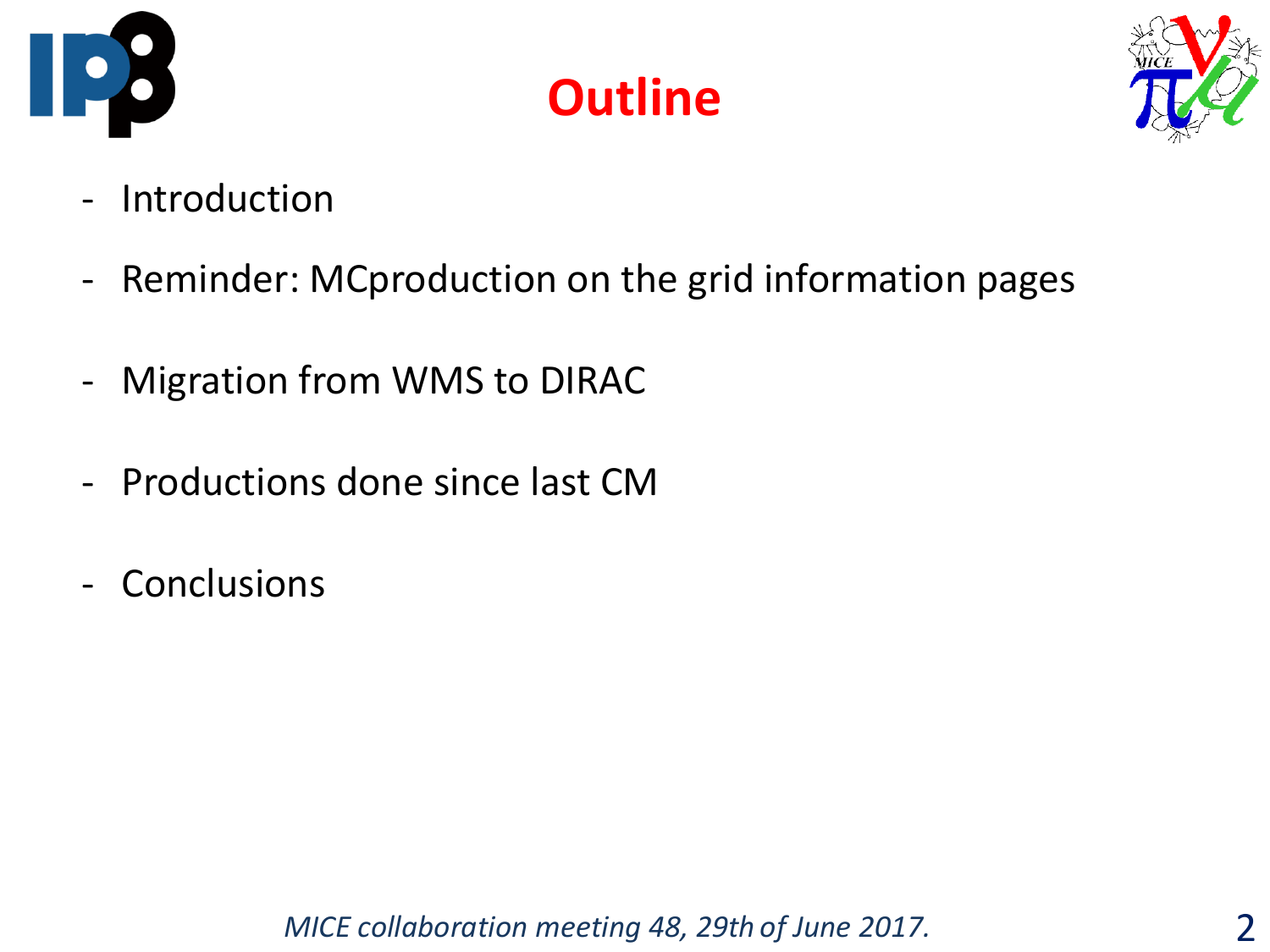





- The MC production on the grid includes G4BeamLine simulation and G4 Detector simulations using MAUS.
- MAUS G4 detector simulation production, using already made G4BL libraries, was done upon request with no delays, since March last year.
- As of March this year, the G4BeamLine production was restarted on the grid.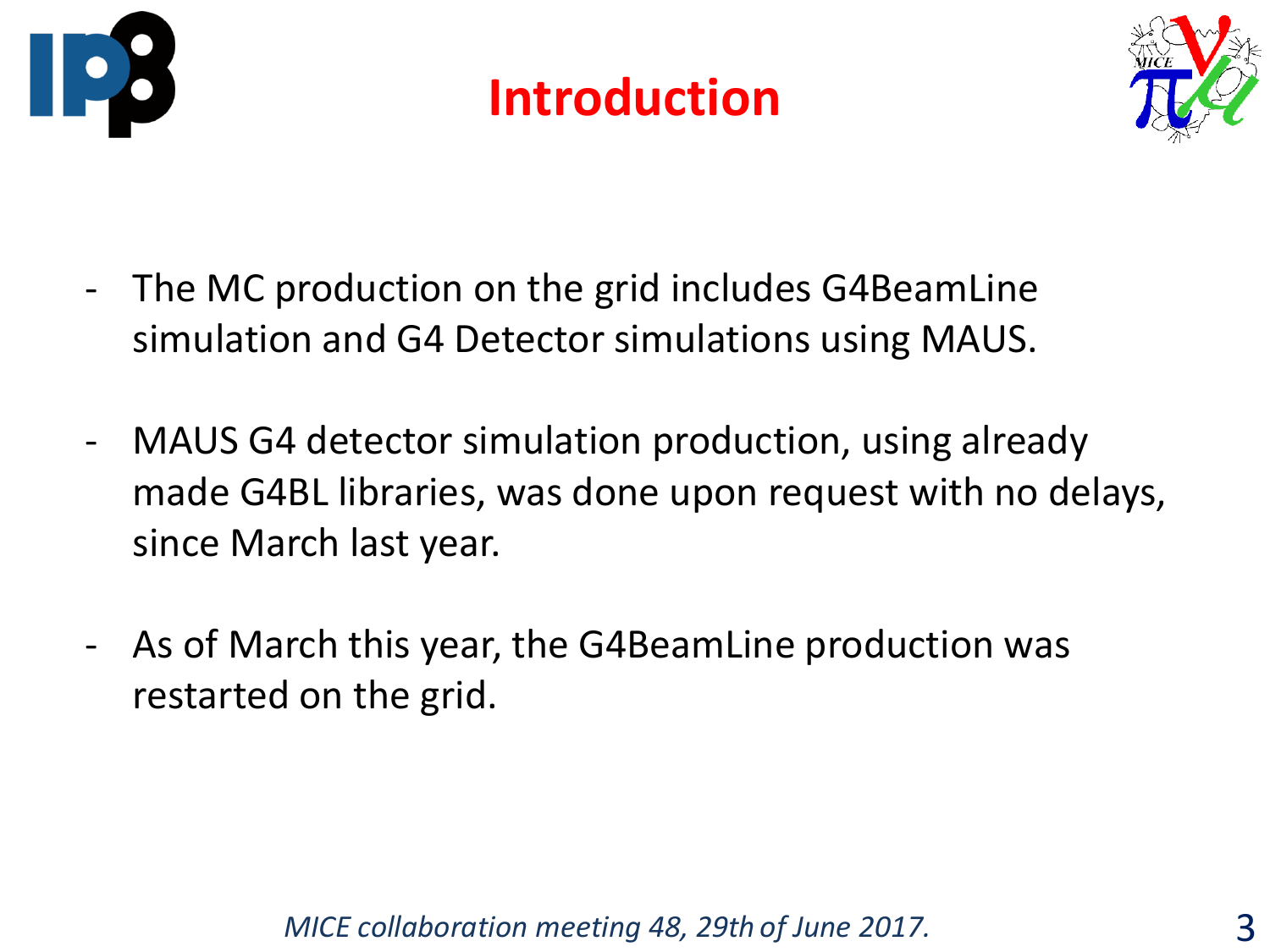

- **Information about finished and running MCproductions on the grid:**  http://micewww.pp.rl.ac.uk/projects/analysis/wiki/MCProduction
- **Information ( and also as examples ) of MCproduction Requests** http://micewww.pp.rl.ac.uk/projects/analysis/wiki/MCProductionRequests

- Information about MCproduction requests entries in CDB You can check MCSerialNumber entries in CDB: http://147.91.87.158/cgi-bin/get\_mcserial
- The scripts used for MC production on the grid are available on launchpad
	- <https://launchpad.net/mice-mc-batch-submission>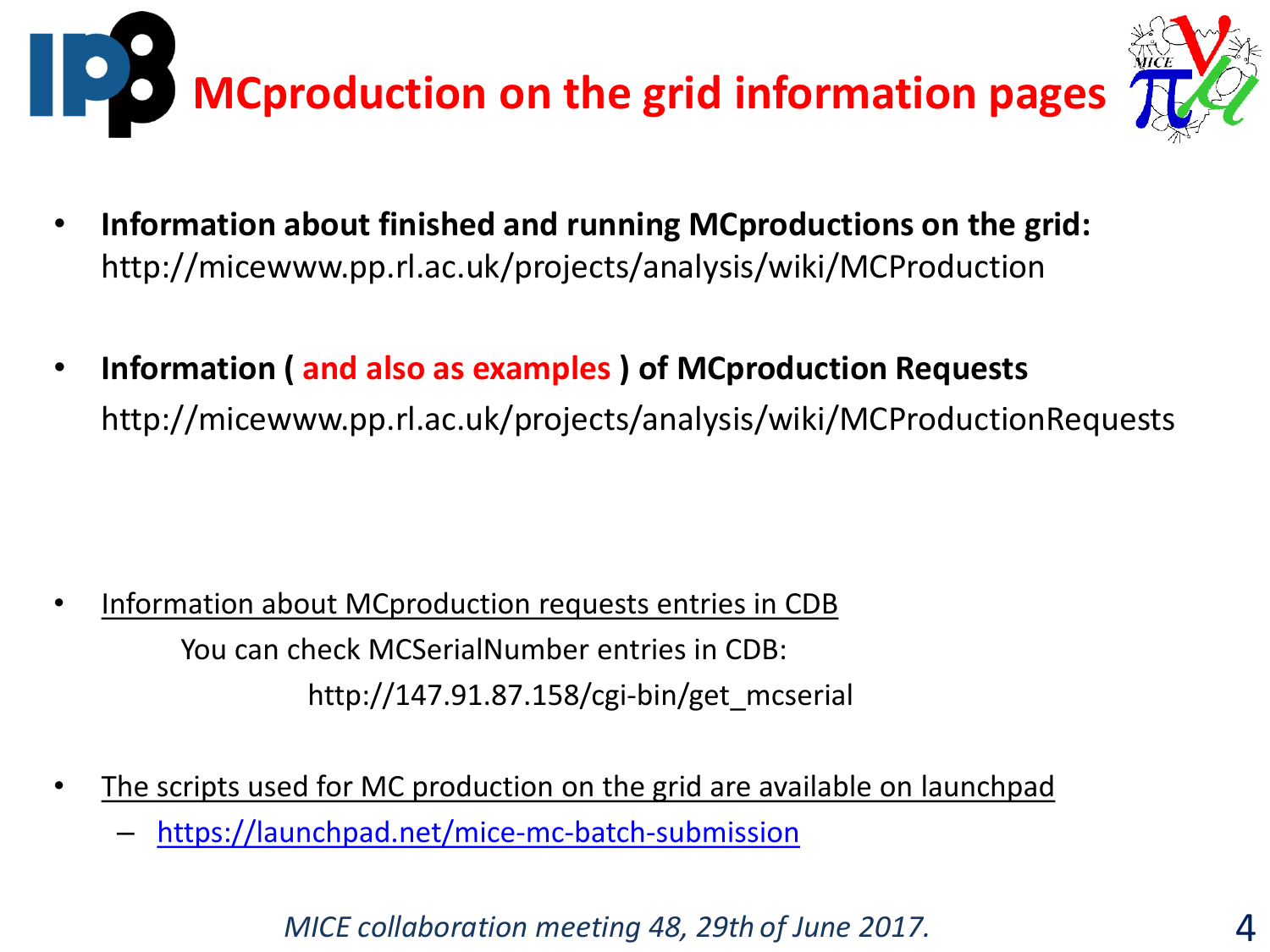



- During the last and this year, on several sites Workload Management System (WMS) service was stopped.
- Some sites supporting MICE Virtual Organisation (VO) Computing Elements (CEs) did not take jobs, and production could be done on decreasing number of sites.
- The migration from WMS to DIRAC, a successor Workload System has to be done, in order to use all the sites which are supporting MICE VO, and migration has to be concluded till the end of 2017, since WMS will not be operating after that.
- Test MC production on the grid using DIRAC submission system **was successful** with smaller number of jobs, and some significant test is needed in order that we can state that the migration is done.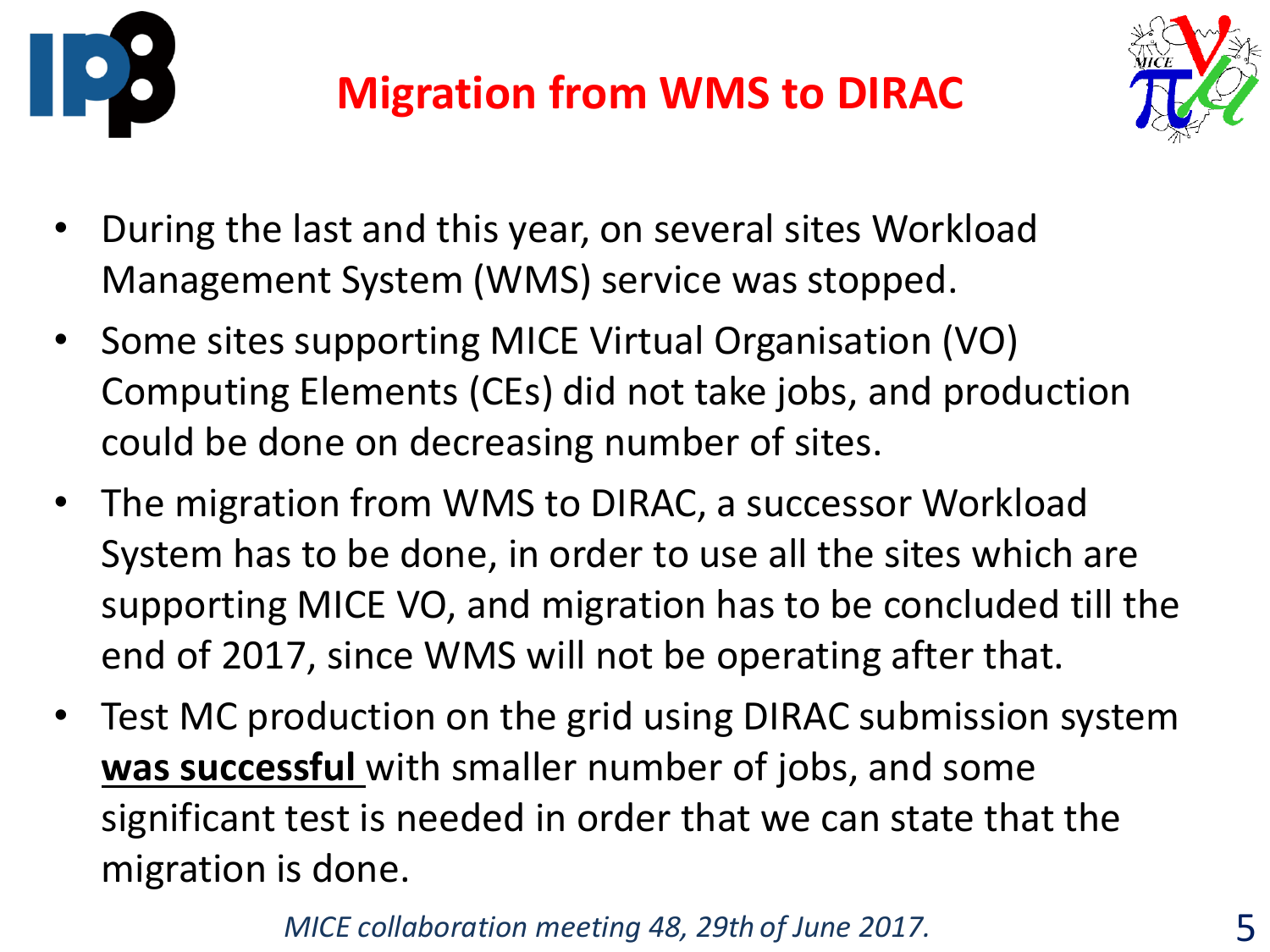

### **Productons since last CM**



- There were 10 G4Beamline libraries produced:
	- 3\_240\_M3, 6\_240\_M3, 10\_240\_M3, 6\_200\_M3, 10\_200\_M3, 3\_170\_M3, 10\_140\_M3, 6\_140\_M3, 3\_200\_M3, 3\_140\_M3

- Also, one G4Beamline library with Paolo's optimised Beamline currents.
- 23 new production using existing V4 G4Beamline libraries were done.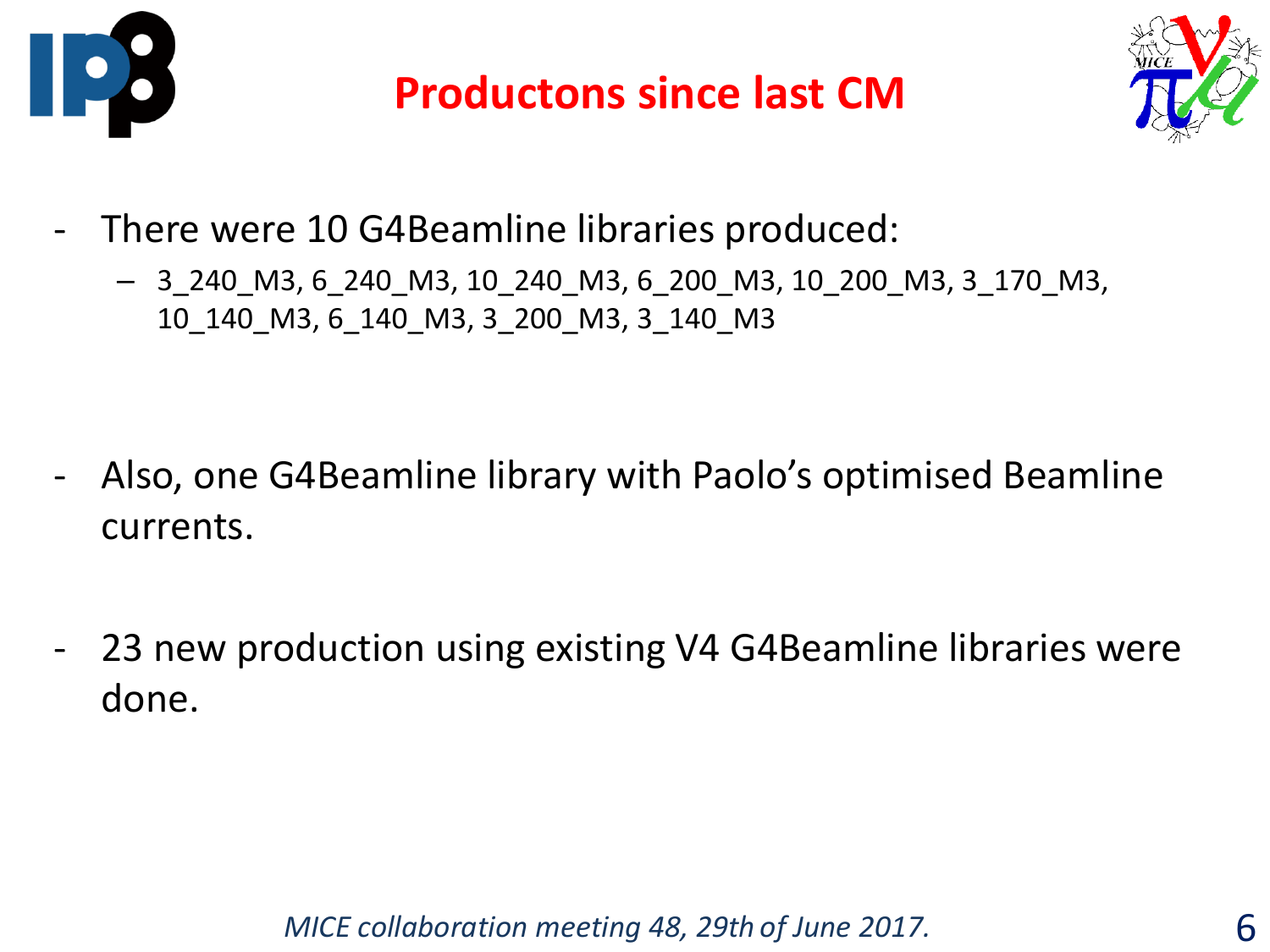

#### **Conclusions**



- Many new productions done since last CM.
- Migration from WMS to DIRAC test successful
- To do is transfer of productions to RAL castor tape. One ggus ticket submitted, for short wile I had access to castor, need to (re)submit ggus ticket.
- New productions of optimised G4BL will be done shortly.
- There will be need to run new MAUS productions using new MAUS version.